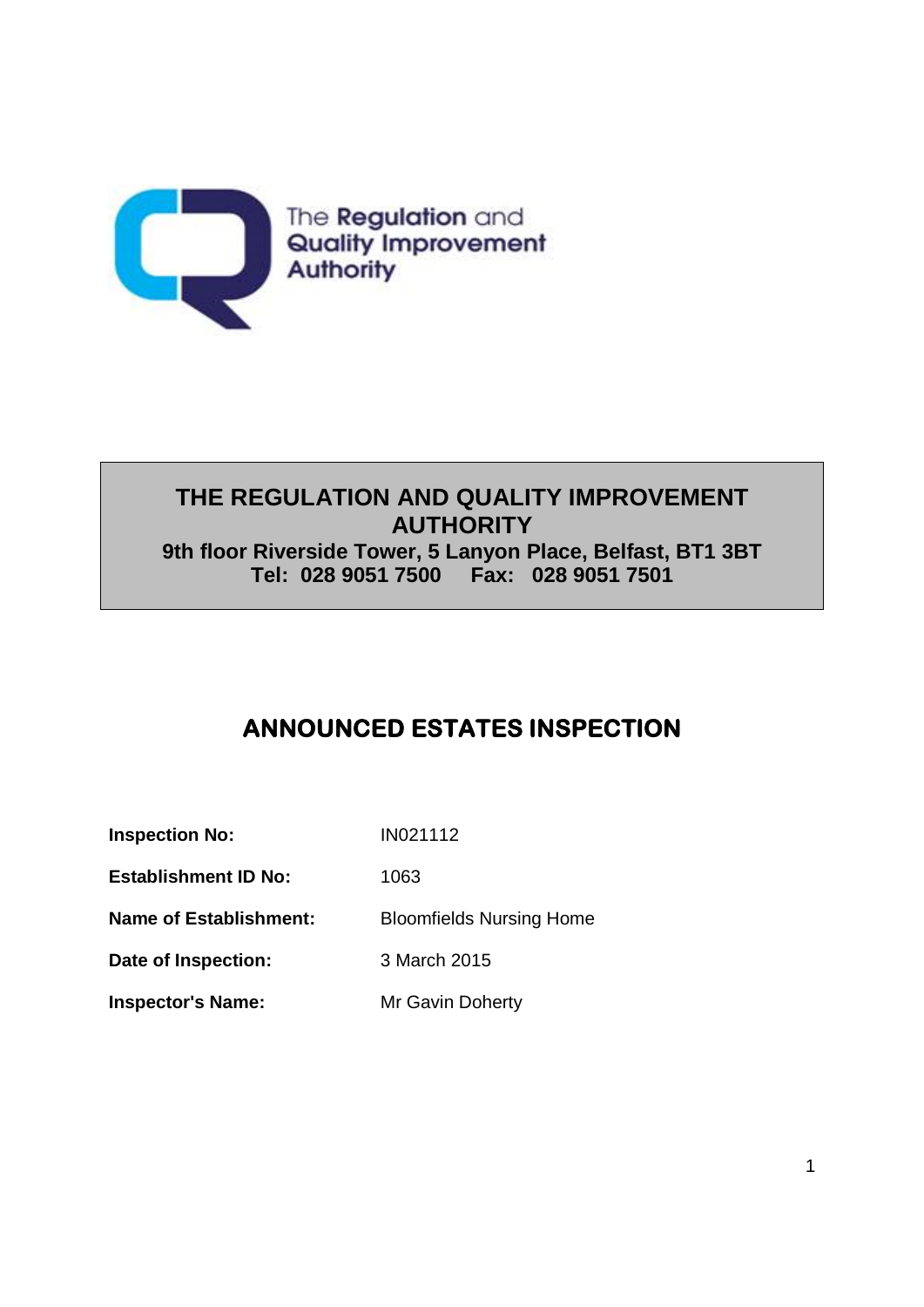## **1.0 GENERAL INFORMATION**

| <b>Name of Home:</b>                                       | <b>Bloomfields Nursing Home</b>                 |
|------------------------------------------------------------|-------------------------------------------------|
| <b>Address:</b>                                            | 115-117 North Road<br><b>Belfast</b><br>BT5 5NF |
| <b>Telephone Number:</b>                                   | 028 9066 7799                                   |
| <b>Registered Organisation/Provider:</b>                   | Mr Desmond McLaughlin<br>Mrs Jean McLaughlin    |
| <b>Registered Manager:</b>                                 | Miss Emma Murphy                                |
| Person in Charge of the Home at the<br>time of Inspection: | Miss Emma Murphy                                |
| Other person(s) consulted during<br>inspection:            | Mrs Joanne McCord                               |
| Type of establishment:                                     | <b>Nursing Home</b>                             |
| <b>Number of Registered Places:</b>                        | <b>30 NH-DE</b>                                 |
| Date and time of inspection:                               | 3 March 2015 from 10:30am - 12:30pm             |
| Date of previous inspection:                               | 13 September 2012                               |
| <b>Name of Inspector:</b>                                  | Mr Gavin Doherty                                |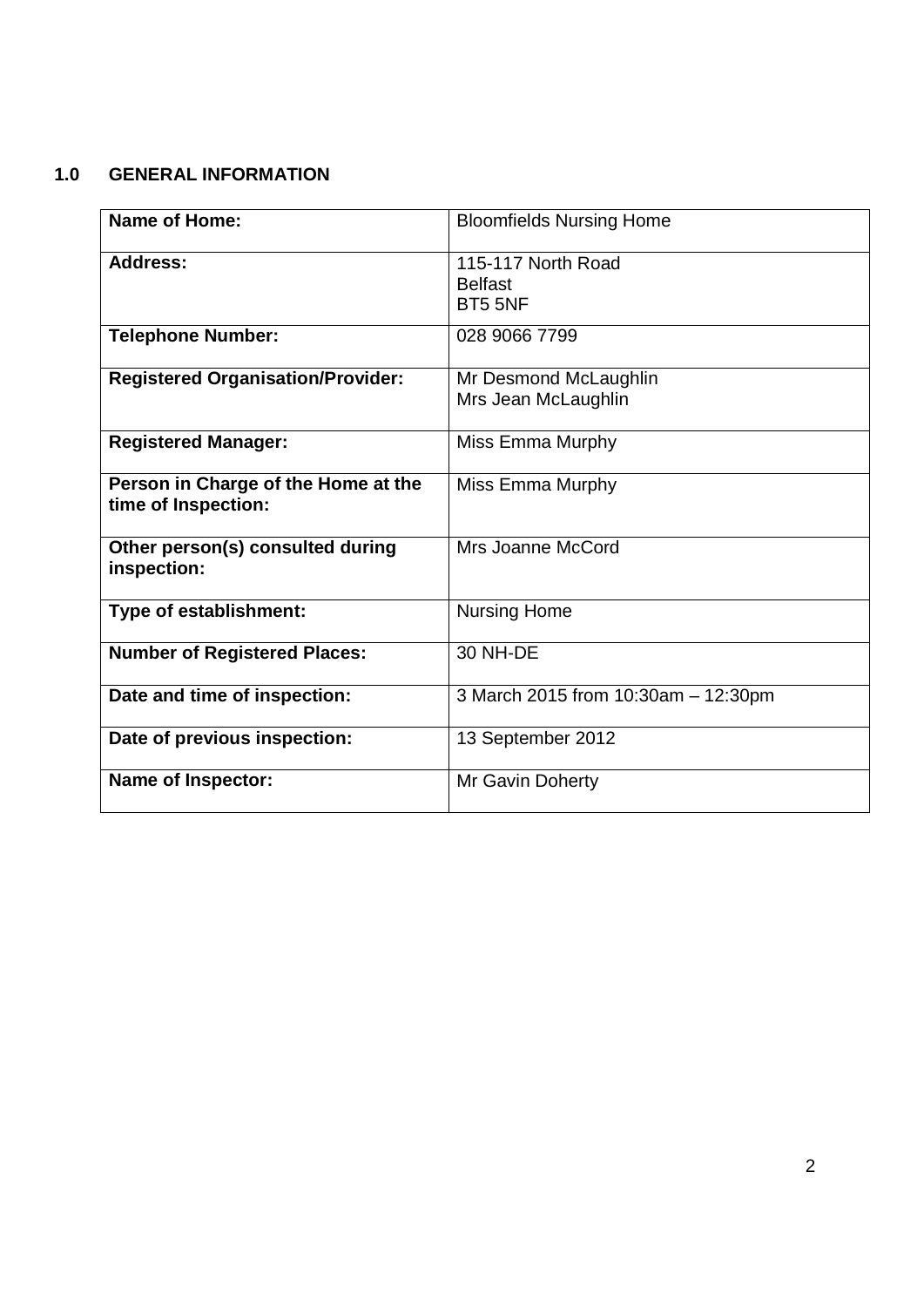### **2.0 INTRODUCTION**

The Regulation and Quality Improvement Authority (RQIA) is empowered under The Health and Personal Social Services (Quality, Improvement and Regulation) (Northern Ireland) Order 2003 to inspect nursing homes.

This is a report of an announced inspection to assess the quality of the premises and grounds in which the service is being provided including the upkeep of the building and engineering services and equipment. The report details the extent to which the standards measured during inspection were met.

### **3.0 PURPOSE OF THE INSPECTION**

The purpose of this inspection was to consider whether the premises and grounds were safe, well maintained and remain suitable for their stated purpose in compliance with legislative requirements and current minimum standards. This was achieved through a process of evaluation of available evidence.

The Regulation and Quality Improvement Authority aims to use inspection to support providers in improving the quality of services, rather than only seeking compliance with regulations and standards.

The aims of the inspection were to examine the estates related policies, practices and monitoring arrangements for the provision of Nursing Homes, and to determine the provider's compliance with the following:

- The HPSS (Quality, Improvement and Regulation) (Northern Ireland) Order 2003
- The Nursing Homes Regulations (Northern Ireland) 2005
- Nursing Homes Minimum Standards (DHSSPS, 2008)

Other published standards which guide best practice may also be referenced during the Inspection process.

### **4.0 METHODS/PROCESS**

Specific methods/processes used in this inspection include the following:

- Discussion with the person in charge
- Examination of records
- Inspection of the home internally and externally. Patient's private bedrooms were only inspected when unoccupied and permission was granted.
- Evaluation and feedback

Any other information received by RQIA about this registered provider has also been considered by the inspector in preparing for this inspection.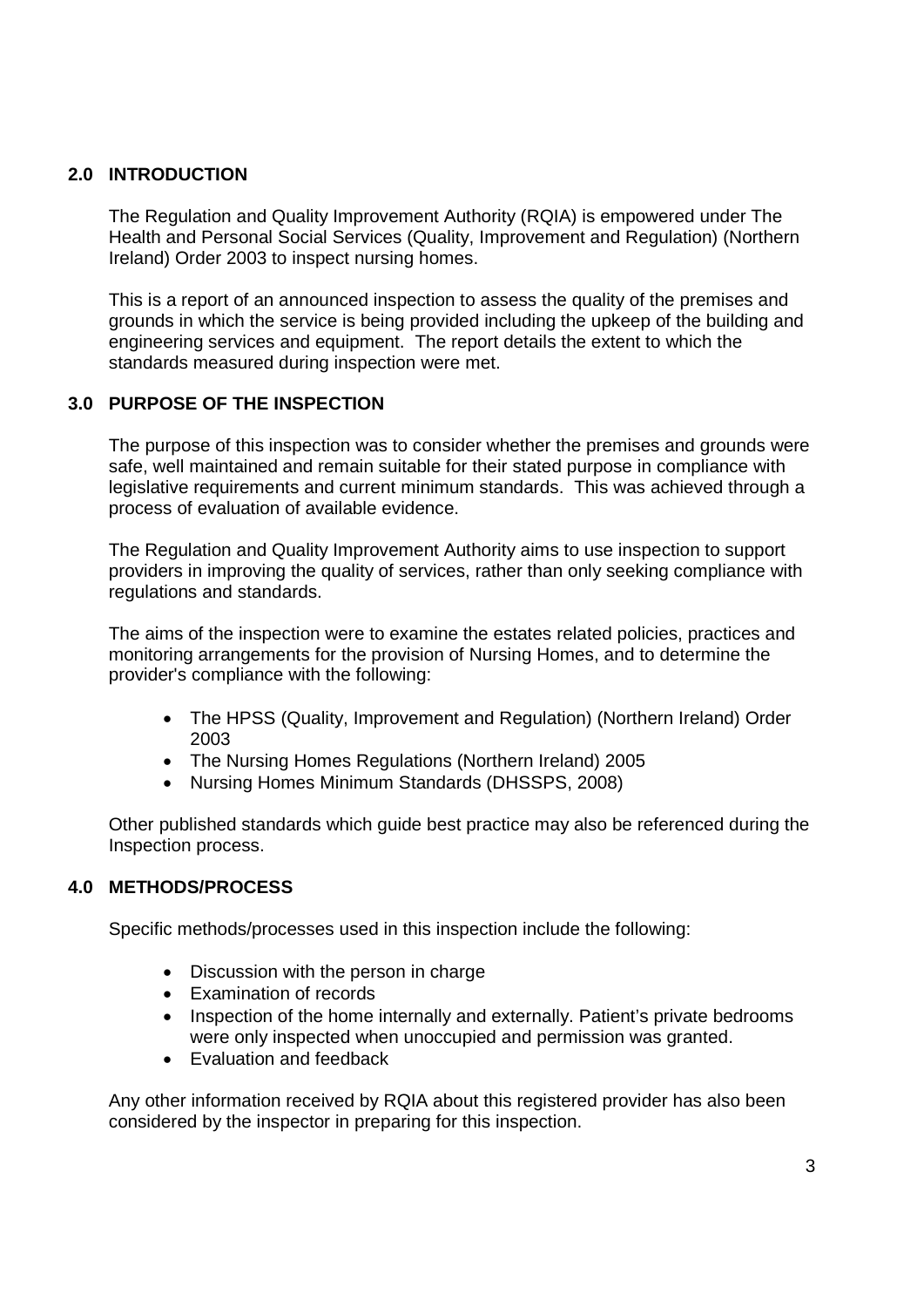### **5.0 CONSULTATION PROCESS**

During the course of the inspection, the inspector spoke to Mr Desmond McLaughlin, Responsible Person, Miss Emma Murphy, Registered Manager, and Mrs Joanne McCord, Administrator for the Home.

### **6.0 INSPECTION FOCUS**

The inspection sought to establish the level of compliance achieved with respect to the following DHSSPS Nursing Homes Minimum Standards and to assess progress with the issues raised during and since the previous inspection:

#### **Standards inspected:**

- Standard 32 Premises and grounds
- Standard 35 Safe and healthy working practices
- Standard 36 Fire Safety

### **7.0 PROFILE OF SERVICE**

Bloomfields Nursing home is situated on North Road off the Upper Newtownards Road in East Belfast. It is centrally located within the local community and is convenient to public transport facilities, shops and community services. The nursing home is a purpose built residence, which provides accommodation and services on two floors. There are two day rooms; one of which is adjacent to the dining room and is situated on the ground floor. A smaller lounge is available on the first floor. Bedroom accommodation is available on both floors. Bath/shower and toilet facilities are also accessible on both floors of the home. A kitchen, laundry area and staff facilities are provided. A designated care park is available.

#### **8.0 SUMMARY**

Following the Estates Inspection of Bloomfields Nursing Home on 3 March 2015, improvements are required to comply with the Nursing Homes Regulations (Northern Ireland) 2005 and the criterion outlined in the following standards:

- Standard 35 Safe and healthy working practices
- Standard 36 Fire Safety

This resulted in one requirement and two recommendations. These are outlined in the quality improvement plan appended to this report.

The Estates Inspector would like to acknowledge the assistance and hospitality of Mr Desmond McLaughlin, Mrs Emma Murphy, Mrs Joanne McCord and the home's staff throughout the inspection process.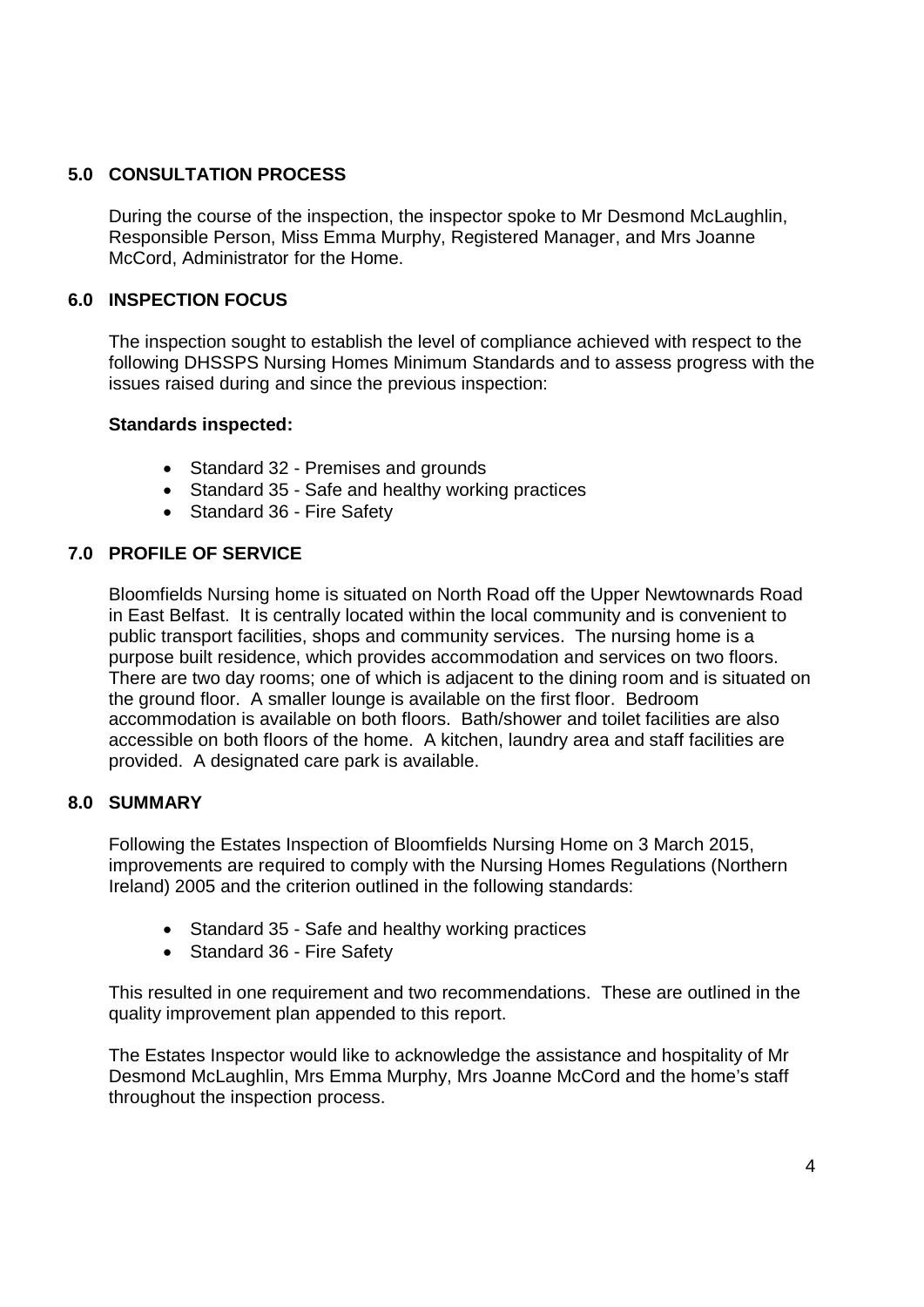## **9.0 INSPECTOR'S FINDINGS**

### **9.1 Recommendations and requirements from previous inspection**

It is good to note that the issues raised in the report of the previous estates inspection on 13 September 2012 have been fully addressed.

| <b>No</b>      | <b>Regulation</b><br>Ref.             | <b>Requirements</b>                                                                                                                                                                        | Action taken - as confirmed<br>during this inspection                                                | <b>Inspector's Comments</b> |  |
|----------------|---------------------------------------|--------------------------------------------------------------------------------------------------------------------------------------------------------------------------------------------|------------------------------------------------------------------------------------------------------|-----------------------------|--|
| $\overline{1}$ | Regulation<br>14 $(2)(a)(c)$          | Ensure ALL windows throughout the home are<br>controlled to a safe point of opening of no more<br>than 100mm and cannot be overridden by<br>patients.                                      | Full survey carried out of all<br>windows which now meet the<br>standard required.                   | Requirement fulfilled.      |  |
| $\overline{2}$ | Regulation<br>14(2)(a)(c)<br>27(2)(t) | Complete a suitable and sufficient risk<br>assessment with regards to the stability of the<br>wardrobes and furniture in all bedrooms.<br>Suitably secure furniture if required.           | Wardrobes inspected were<br>suitably secured.                                                        | Requirement fulfilled.      |  |
| $\mathbf{3}$   | Regulation<br>14(2)(a)(c)<br>27(2)(t) | Complete a suitable and sufficient risk<br>assessment with regards to safeguarding<br>patients from hot surfaces. Provide suitable<br>covers or guards as required.                        | Risk assessments were<br>evidenced as being in place.                                                | Requirement fulfilled.      |  |
| $\overline{4}$ | Regulation<br>14(2)(a)(c)             | Replace the carpets in bedrooms where<br>incontinence issues exist, with an appropriate<br>slip resistant, impervious sheet floor covering.                                                | No malodours were detected<br>during the inspection and floor<br>finishes were in good<br>condition. | Requirement fulfilled.      |  |
| 5              | Regulation<br>14(2)(a)(c)             | Fully implement the recommended actions<br>outlined in the current Legionella risk<br>assessment and ensure records are<br>maintained and are available for inspection<br>within the home. | Suitable control measures<br>appear to be in place and<br>detailed records are<br>maintained.        | Requirement fulfilled.      |  |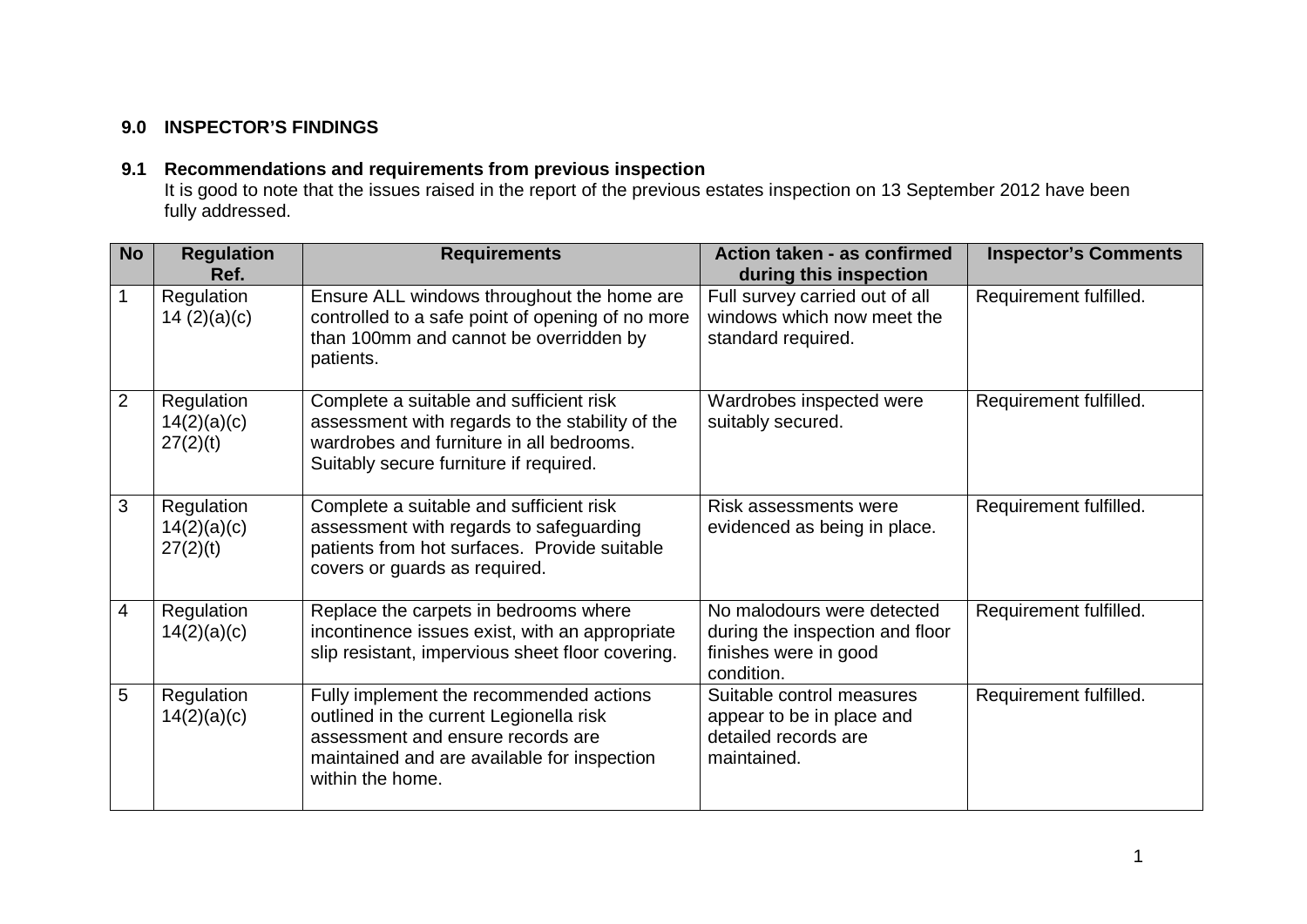| 8         | Regulation<br>27(4)(a)               | Fully implement the requirements and<br>recommendations outlined in the most recent<br>fire risk assessment within the stipulated<br>timescales, and sign off once completed.     | Risk assessment addressed<br>but is now overdue further<br>review. | Requirement fulfilled.      |  |
|-----------|--------------------------------------|-----------------------------------------------------------------------------------------------------------------------------------------------------------------------------------|--------------------------------------------------------------------|-----------------------------|--|
| 9         | Regulation<br>27(4)(d)               | Fully implement the remedial works outlined in<br>the most recent inspection of the Emergency<br>Lighting within the home without further delay.<br>(Section 9.4.3 in the report) | Remedials completed.                                               | Requirement fulfilled.      |  |
| <b>No</b> | <b>Standard</b>                      | <b>Recommendation</b>                                                                                                                                                             | Action taken - as confirmed                                        | <b>Inspector's Comments</b> |  |
|           | Ref.                                 |                                                                                                                                                                                   | during this inspection                                             |                             |  |
| 6         | Standard 35.5<br>and<br>Standard N11 | Survey the lighting levels throughout the home<br>to ensure they are adequate for patients' needs<br>and are in accordance with current best<br>practice.                         | Being addressed and ongoing.                                       | Requirement fulfilled.      |  |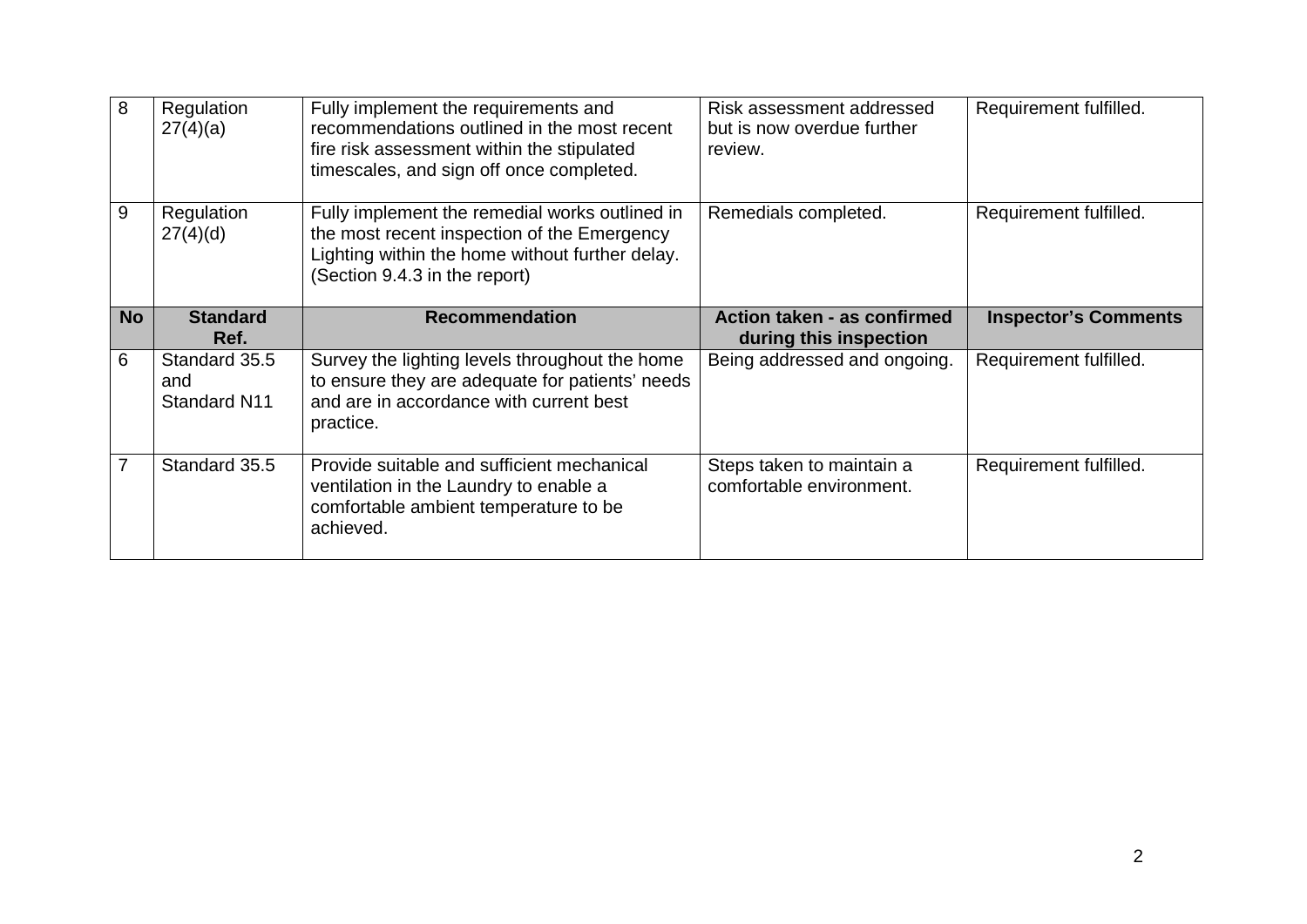- **9.2 Standard 32 Premises and grounds -** *The premises and grounds are safe, well maintained and remain suitable for their stated purpose*
- 9.2.1 There was good evidence of maintenance activities within the home, and the home appeared clean and very well kept. Maintenance procedures for the building and engineering services are in place and appear to comply with this standard. There are therefore no requirements or recommendations needed against this standard as a result of this inspection. This is to be commended.

#### **9.3 Standard 35 - Safe and healthy working practices -** *The home is maintained in a safe manner*

- 9.3.1 By in large, safe and healthy working practices appear evident in the home in accordance with this standard. The patient hoists used within the home receive suitable regular 'Thorough Examination'. Portable appliance testing was undertaken on 17 February 2014 and any failures were removed from the home. The Nurse Call system was inspected on 6 May 2014. All gas appliances were inspected on 23 May 2014 and confirmed to be in a 'satisfactory' condition. The top score of '5' was awarded by the local council on 11 March 2014 during their most recent inspection by their Environmental Health Department. However, one issue was identified for attention by the registered manager. This is detailed below and in the section of the attached quality improvement plan titled **'Standard 35 - Safe and healthy working practices**'.
- 9.3.2 A risk assessment with regards to the 'Control of legionella bacteria in the home's hot and cold water systems' was undertaken on 11 February 2014, and the required control measures have been implemented within the home. It is important that this risk assessment continues to be reviewed and that the control measures currently implemented are suitably amended to meet current best practice guidance. Specific reference should be made for the need to increase the frequency for the of flushing seldom used outlets to twice weekly, and the need to service and maintain the thermostatic mixing valves fitted throughout the home.

Detailed advice and guidance has been recently published by the Health and Safety Executive in the form of 'HSG274 - Part 2: The control of legionella bacteria in hot and cold water systems', and this can be freely downloaded at the following address: http://www.hse.gov.uk/pubns/priced/hsg274part2.pdf (Item 1 in the attached quality improvement plan)

- **9.4 Standard 36 Fire safety -** *Fire safety precautions are in place that reduce the risk of fire and protect patients, staff and visitors in the event of fire.*
- 9.4.1 Fire Safety procedures in the home are, in the main, generally in line with this standard. Records inspected during the inspection demonstrated good attention to fire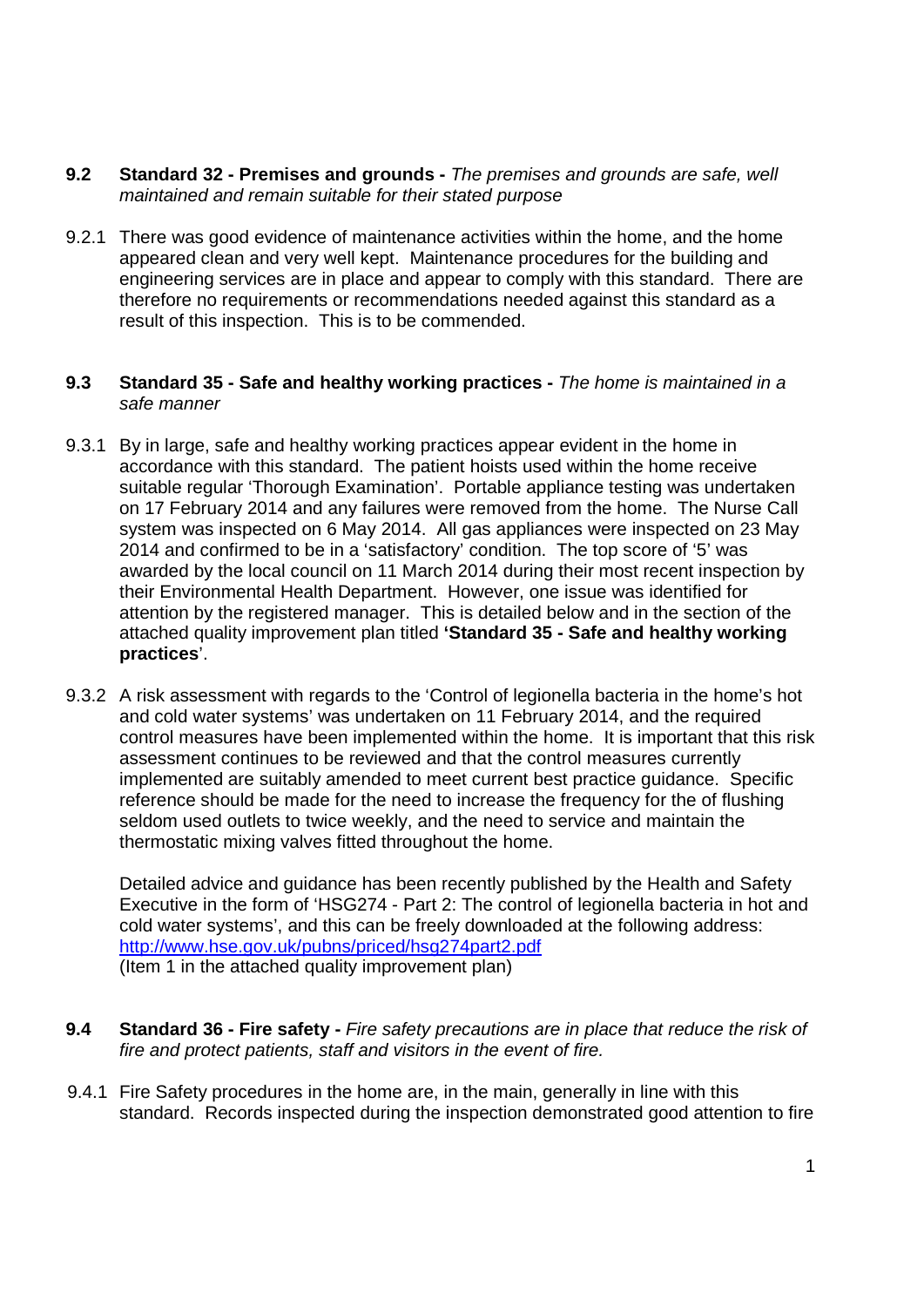safety matters. The home's fire alarm and detection system was inspected on 5 February 2015 and the emergency lighting installation was also inspected on 6 May 2014. The in-house tests and visual inspections are being undertaken and records were available for inspection. The latest fire safety training was provided for all staff on 28 May 2014. Fire drills are currently carried out monthly. Two issues were however identified for attention by the registered manager. These are detailed below and in the section of the attached quality improvement plan titled '**Standard 36 – Fire safety**'.

9.4.2 The latest fire risk assessment was undertaken on 22 May 2013 and is now overdue its review which should be carried out within a period not exceeding 12 months. It is essential that when this review is completed that any significant findings are fully implemented and signed-off accordingly within the timescales stipulated in the risk assessment.

(Item 2 in the attached quality improvement plan)

9.4.3 Ensure that when the fire risk assessment is next reviewed, the person carrying out the review holds professional body registration or third party certification for fire risk assessment and is registered accordingly with the relevant body. Reference should be made to correspondence issued by RQIA to all registered homes on 13 January 2013 and the guidance contained therein.

(Item 3 in the attached quality improvement plan)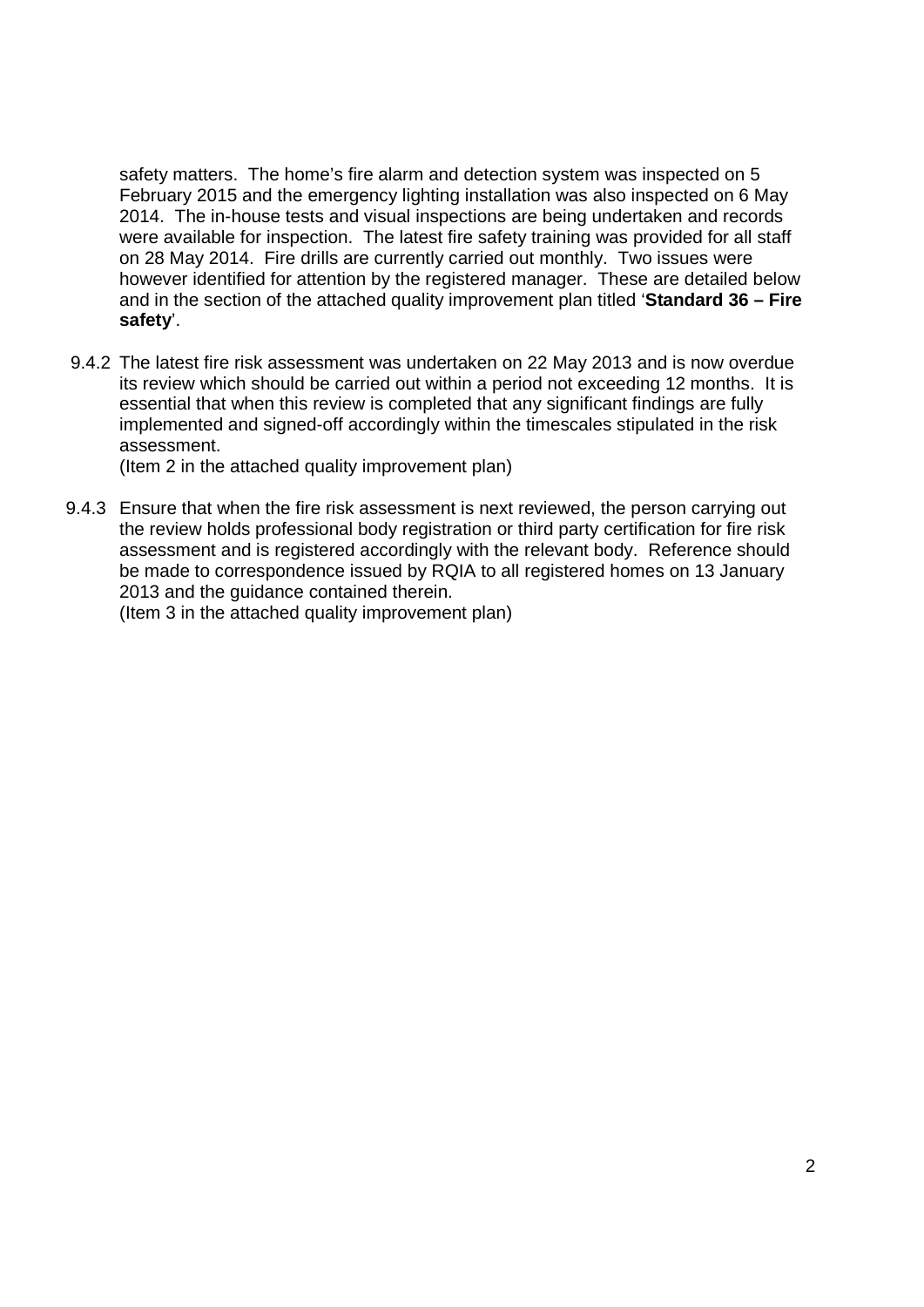#### **10.0 QUALITY IMPROVEMENT PLAN**

The details of the Quality Improvement plan appended to this report were discussed with Mrs Joanne McCord as part of the inspection process.

The timescales commence from the date of inspection.

Requirements are based on The HPSS (Quality, Improvement and Regulation) (Northern Ireland) Order 2003 and The Nursing Homes Regulations (Northern Ireland) 2005 and must be met.

Recommendations are based on the Department of Health, Social Services and Public Safety's minimum standards for registration and inspection, promote current good practice and should be considered by the management of the home to improve the quality of life experienced by residents.

The registered provider is required to record comments on the quality improvement plan.

#### **11.0 Enquiries**

Enquiries relating to this report should be addressed to:

**Regulation and Quality Improvement Authority 9th Floor Riverside Tower 5 Lanyon Place BELFAST BT1 3BT**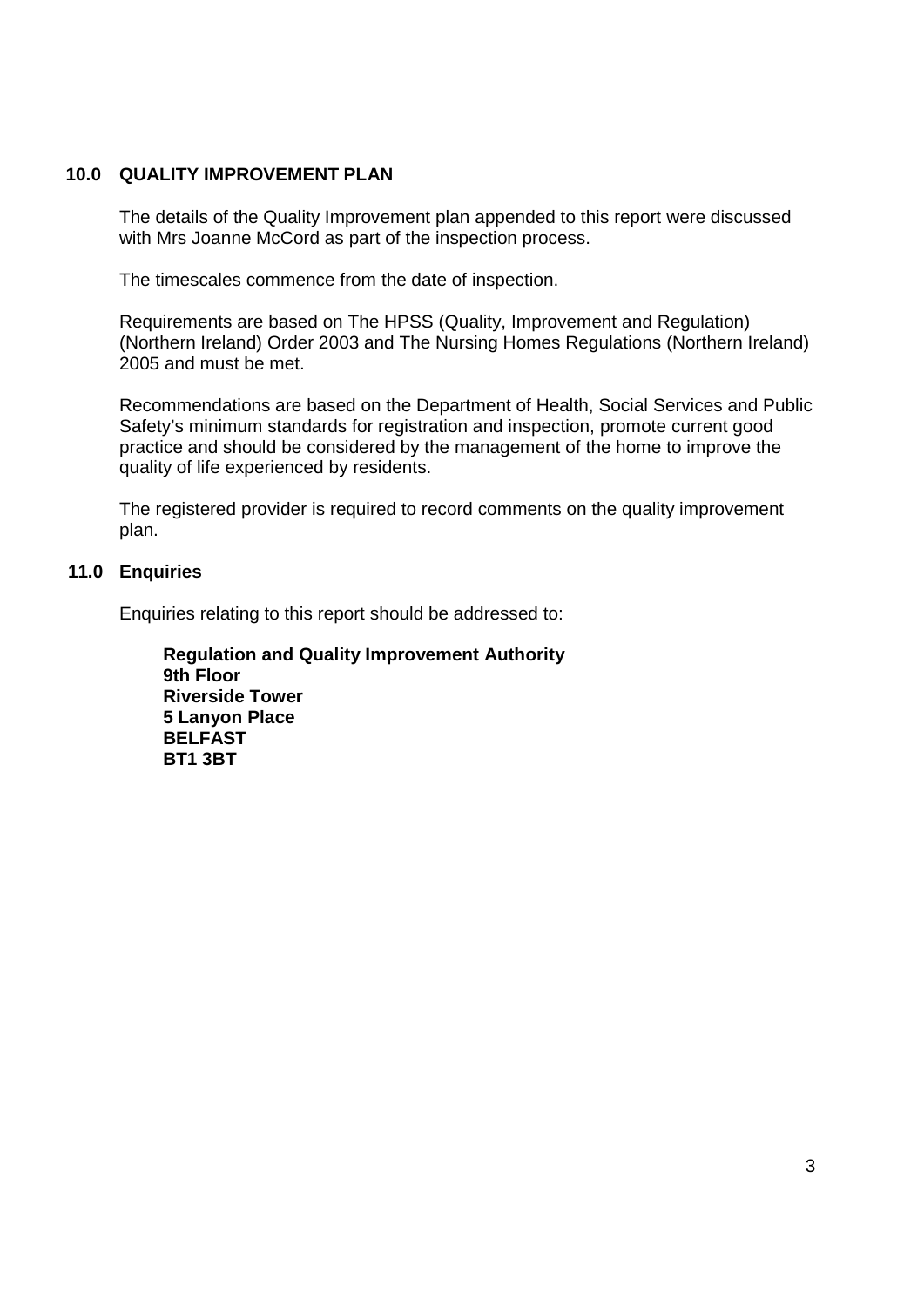

**Quality Improvement Plan**

## **Announced Estates Inspection**

## **Bloomfields Nursing Home**

## **3 March 2015**

| QIP Position Based on Comments from Registered Persons<br>(for RQIA use only) |                                                                                                           | QIP Closed |            | <b>Estates Officer</b> | Date          |            |
|-------------------------------------------------------------------------------|-----------------------------------------------------------------------------------------------------------|------------|------------|------------------------|---------------|------------|
|                                                                               |                                                                                                           |            | <b>Yes</b> | <b>No</b>              |               |            |
| А.                                                                            | All items confirmed as addressed.                                                                         |            | Yes        |                        | Gavin Doherty | 23/02/2016 |
| В.                                                                            | All items either confirmed as addressed or arrangements confirmed to<br>address within stated timescales. |            |            |                        |               |            |
| C.                                                                            | Clarification or follow up required on some items.                                                        |            |            |                        |               |            |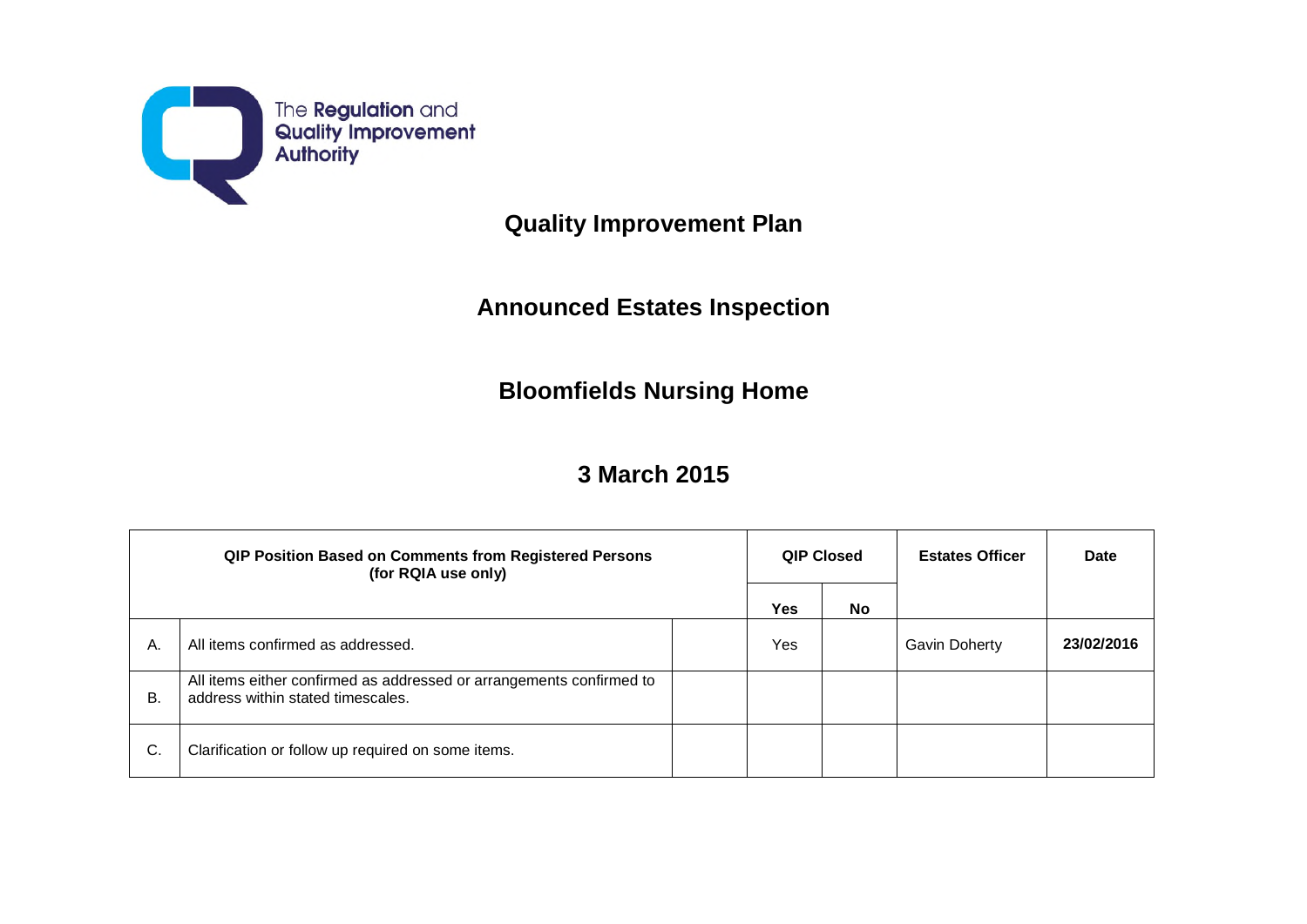### **NOTES:**

The details of the quality improvement plan were discussed with Mrs Joanne McCord as part of the inspection process.

The timescales commence from the date of inspection.

Requirements are based on The HPSS (Quality, Improvement and Regulation) (Northern Ireland) Order 2003 and The Nursing Homes Regulations (Northern Ireland) 2005 and must be met.

Recommendations are based on the Department of Health, Social Services and Public Safety's minimum standards for registration and inspection, promote current good practice and should be considered by the management of the home to improve the quality of life experienced by patients.

The registered provider is required to record comments on the quality improvement plan.

The quality improvement plan is to be completed by the registered provider and registered manager and returned to estates@rqia.org.uk.

**Please complete the following table to demonstrate that this Quality Improvement Plan has been completed by the registered manager and approved by the responsible person / identified responsible person:**

| <b>NAME OF REGISTERED MANAGER</b><br><b>COMPLETING QIP</b>                                          | Miss Emma Murphy      |
|-----------------------------------------------------------------------------------------------------|-----------------------|
| <b>NAME OF RESPONSIBLE PERSON /</b><br><b>IDENTIFIED RESPONSIBLE PERSON</b><br><b>APPROVING QIP</b> | Mr Desmond McLaughlin |

Announced Estates Inspection to Bloomfields Nursing Home on 3 March 2015

**Assurance, Challenge and Improvement in Health and Social Care**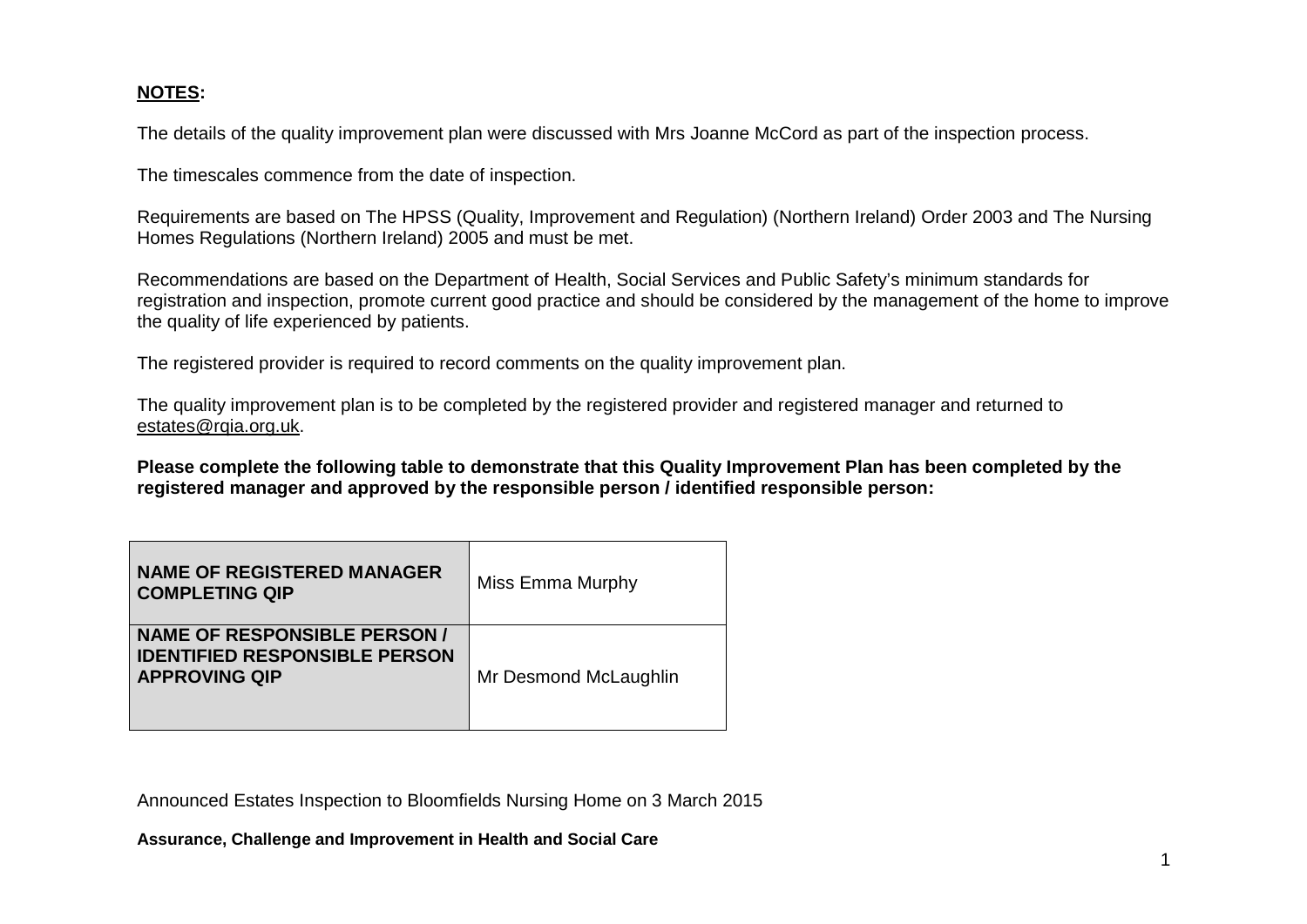## **Standard 35 - Safe and healthy working practices**

**The following requirements and recommendations should be noted for action in relation to Standard 35 - Safe and healthy working practices**

| <b>Item</b> | <b>Standard</b><br><b>Reference</b> | <b>Recommendation</b>                                                                                                                                                                                                                                                                                       | Timescale                | <b>Details Of Action Taken By</b><br><b>Registered Person (S)</b>                                                                                                                                                                                                                                                                                                                 |
|-------------|-------------------------------------|-------------------------------------------------------------------------------------------------------------------------------------------------------------------------------------------------------------------------------------------------------------------------------------------------------------|--------------------------|-----------------------------------------------------------------------------------------------------------------------------------------------------------------------------------------------------------------------------------------------------------------------------------------------------------------------------------------------------------------------------------|
|             | Standard 35.1                       | Ensure that the current risk assessment for the<br>control of legionella bacteria in the home's hot<br>and cold water systems is suitably reviewed,<br>and that the control measures currently<br>implemented are amended to meet current best<br>practice guidance accordingly.<br>$(9.3.2$ in the report) | Immediate<br>and ongoing | Risk assessment for the control of<br>legionella continues to be reviewed in<br>the Home. Monitoring of still water<br>checks has been increased from<br>weekly to twice-weekly checks in the<br>Home with immediate effect.<br>Some mixing valves have been<br>replaced and others will continue to<br>be serviced and maintained<br>throughout the home as soon as<br>possible. |

Announced Estates Inspection to Bloomfields Nursing Home on 3 March 2015